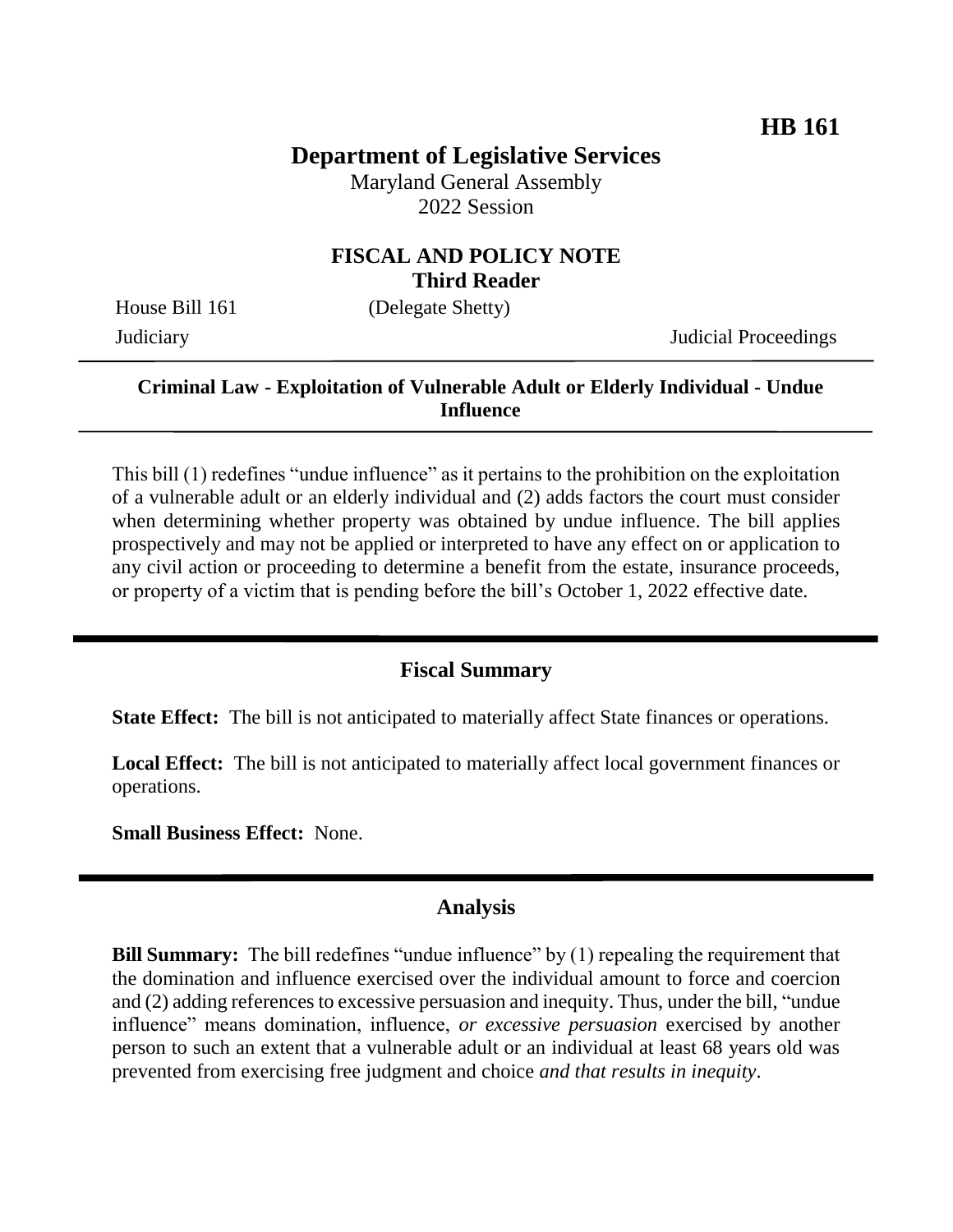In determining whether property was obtained by undue influence, the court must consider (1) the vulnerability of the victim, including several specified factors; (2) whether the defendant knew or should have known of the alleged victim's vulnerability; (3) the defendant's apparent authority, including whether the defendant occupied specified roles, such as a fiduciary or care provider; (4) the actions or tactics used by the defendant, including whether the defendant engaged in specified activities; and (5) the equity of the result.

**Current Law:** A person may not knowingly and willfully obtain by deception, intimidation, or undue influence the property of an individual that the person knows or reasonably should know is a vulnerable adult with intent to deprive the vulnerable adult of the vulnerable adult's property. A person may not knowingly and willfully obtain by deception, intimidation, or undue influence the property of an individual that the person knows or reasonably should know is at least age 68, with intent to deprive the individual of the individual's property. "Undue influence" means domination and influence *amounting to force and coercion* exercised by another person to such an extent that a vulnerable adult or an individual at least age 68 was prevented from exercising free judgment and choice.

The penalties for exploitation of a vulnerable adult or elderly individual vary based on the value of the property obtained, as discussed below. A sentence may be separate from and consecutive to or concurrent with a sentence for any crime based on the act or acts establishing the violation. In addition to the following penalties, a violator must restore the property taken or its value to the owner or the owner's estate:

- Value of the property is less than \$1,500: Misdemeanor, imprisonment for up to 1 year and/or a \$500 maximum fine.
- Value of the property is at least \$1,500 but less than \$25,000: Felony, imprisonment for up to 5 years and/or a \$10,000 maximum fine.
- Value of the property is at least \$25,000 but less than \$100,000: Felony, imprisonment for up to 10 years and/or a \$15,000 maximum fine.
- Value of the property is \$100,000 or more: Felony, imprisonment for up to 20 years and/or a \$25,000 maximum fine.

If a defendant fails to restore fully the property taken or its value as ordered, the defendant is disqualified, to the extent of the defendant's failure to restore the property or its value, from inheriting, taking, enjoying, receiving, or otherwise benefiting from the estate, insurance proceeds, or property of the victim of the offense, whether by operation of law or pursuant to a legal document executed or entered into by the victim before the defendant shall have been convicted. The defendant has the burden of proof with respect to establishing that the defendant has fully restored the property taken or its value.